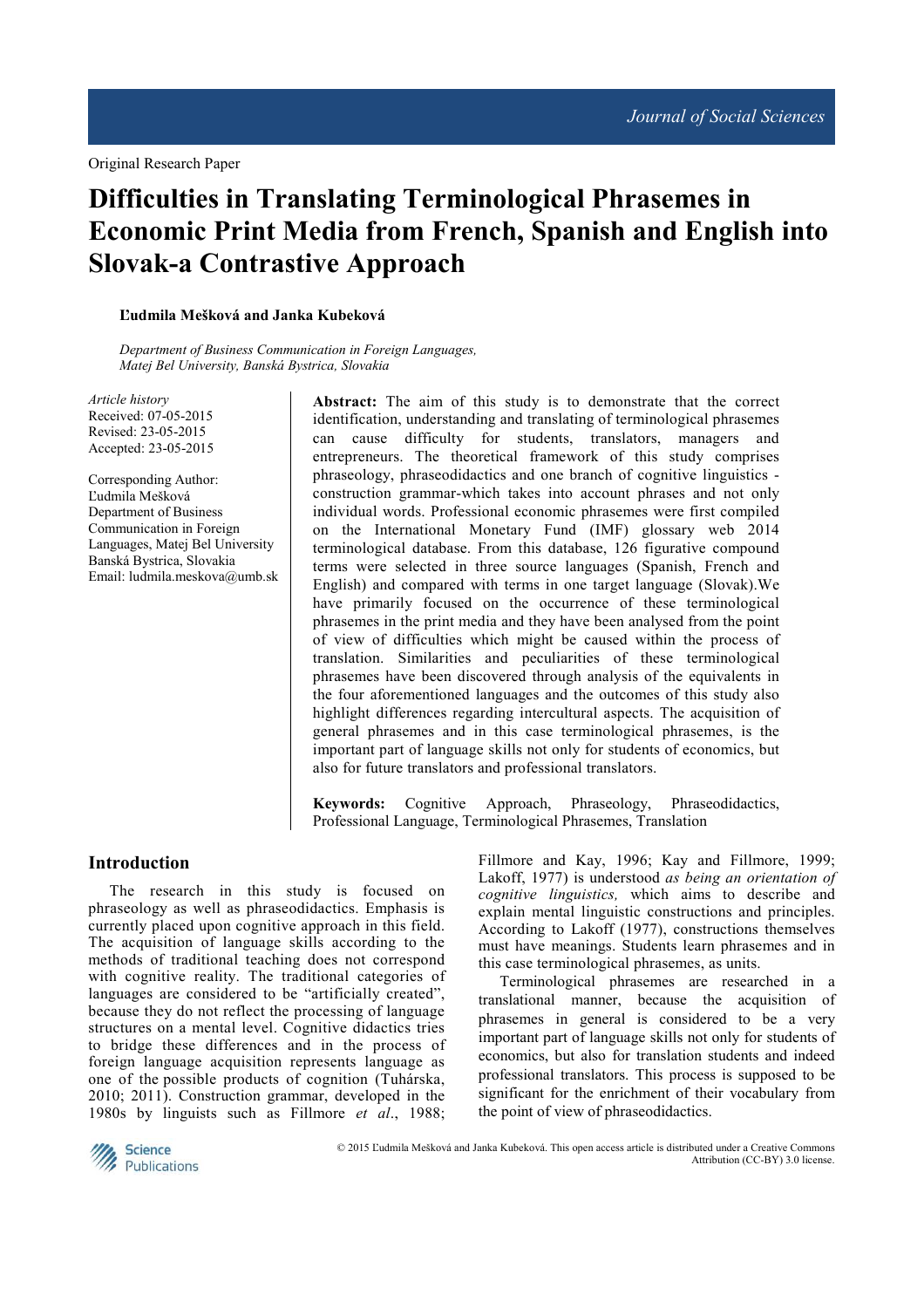It is necessary to mention that the history of phraseodidactics has been researched by González Rey (2012). She distinguishes three stages of development of this discipline, i.e., didactics of phraseology, where didactics is applied to phraseology. Both mother tongue and foreign language teachers are interested in teaching phrases. The second stage is represented by phraseology as a linguistic discipline applied to didactics and phraseologists and paremiologists express interest in this discipline. The third stage is phraseodidactics as an independent sphere of phraseology, which enables teachers and phraseologists to focus on didactics of phraseology which has taken its own place in phraseology. The term phraseodidactics first appeared in 1987 in Germany (Kühn, 1987; Ettinger, 1998). An increasing number of researchers were dealing with phraseodidactics, inter alia Galisson (1984; González Rey, 2005; 2010; 2011; Gréciano, 1984b). Therefore, phraseodidactics originated from language didactics. Foreign language teachers started to become interested in the most vital part of language, i.e., phraseology.

Teachers of foreign business language face various problems at the lexical acquisition level. The most problematic area is that of phrasemes and the purpose of this study is to focus on terminological phrasemes and their translation. They have been researched in three source languages: Spanish, French and English and compared with Slovak (West Slavic language) as the target language. Our long experience as teachers and translators has shown us that the correct understanding and translating of phrasemes causes difficulty for students, future translators, managers and entrepreneurs. Even professional translators face problems when translating terminological phrasemes and they express the necessity of having high quality phraseological dictionaries to do this.

Thus, three source languages (English, French and Spanish) and the target language (Slovak) have been researched. As aforementioned, professional economic phrasemes that were first taken from the terminological database: The International Monetary Fund (IMF) glossary web in 2014, have been focused upon. This database refers to a large glossary of economic and financial terms in English, French, Portuguese, Spanish and Russian. This terminology list contains over 150,000 terms useful to translators working with IMF material. It provides English terms with their equivalents in a number of languages. This list includes words, phrases and institutional titles commonly encountered in IMF documents in areas such as money and banking, public finance, balance of payments and economic growth. Only figurative compound terms were dealt with in this study and a set of 126 figurative compound terms in all four languages was compiled. These terms were then examined and compared and a list of their equivalents in

the above mentioned languages were compiled. During the next stage of research, their occurrence in the print media has been researched. The chosen phrasemes are illustrated with examples taken from Spanish newspapers, specifically *El País,* French newspapers *Les Echos, La Tribune* and the English weekly magazine *The Economist. Trend*, the weekly magazine and *Hospodárske noviny*, the daily newspaper, were used as the representatives of the Slovak print media, which focus on the field of economy. In general, the print media frequently employs phrasemes (general, terminological), a phenomenon that can especially be found in economic and financial journalism. Previous research (Mešková, 1999a) demonstrates this tendency very clearly. Journalists rely on metaphorical linguistic tools more often than authors of business reports and scientific articles. In this way it was concluded that the research of these units would be justified. Newspapers use different language to that of the aforementioned genres.

Before the terminological phrasemes of this research will be analysed, professional language, terminology and phraseology will be dealt with from a general point of view. Finally, terminological phrasemes and their translation will be focused upon.

## **Professional Language**

Professional texts are related to professional language. According to Lerat (1995), professional language cannot be reduced to mere terminology. It uses terms (specific denominations), including nonlinguistic symbols in speech which mobilize common sources of the given language. Therefore, professional language may be defined as using natural language which takes into consideration professional knowledge while its main function is the transmission of knowledge. Dynamic tendencies are manifested in professional communication.

#### **Terminology**

Wűster, the representative of the so-called Vienna School is considered to be the founder of the general theory of terminology. Thanks to his efforts, terminological works in Western Europe in the thirties acquired a systematic form. Wüster (1975) formulated basic terminological principles and working methods. He primarily focused on the harmonisation and standardisation of professional terms. Several terminological research centers were founded in order to further specialize in this field.

Terminology has recently been increasingly gaining importance due to its interdisciplinary character. Jurčacková (2002) astutely identifies terminology as being an interdisciplinary thematic sphere that focuses on terms that are considered to be the basic units of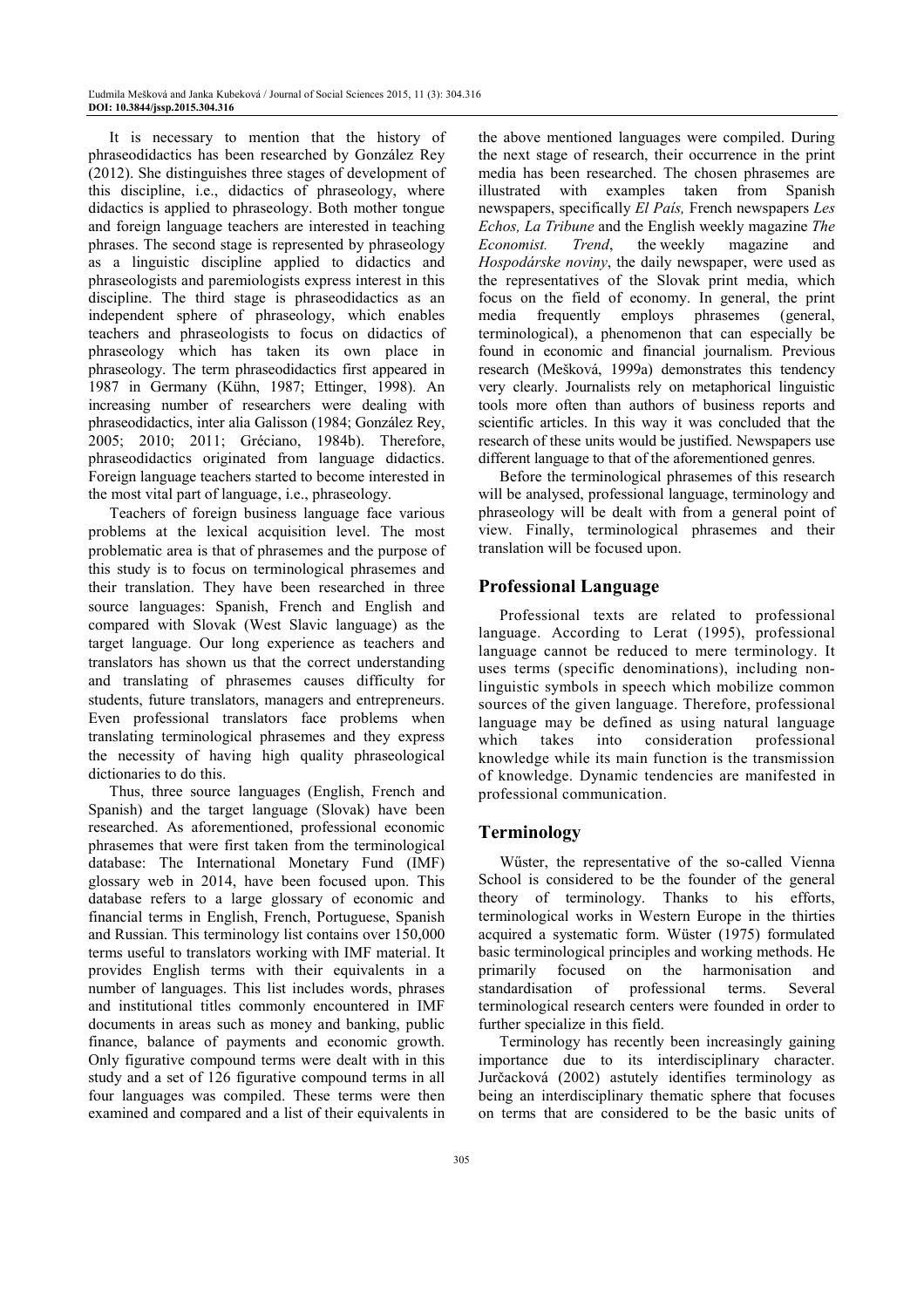thinking and of knowledge. Terminology defines fundamental principles and attributes of terms. Masár (1992) describes terminology as being a set of appellative means that serve for professional communication and not a science of terms. Cabré (1998) understands terminology as a discipline that studies terms as well as their composition, description, edition and the standardization of terminological units. Such work has resulted in terminographical products, for example professional glossaries, technical dictionaries, etc. The term terminology is used to name the set of the terminological units of specific disciplines or specialized spheres and this approach corresponds with the main focus of this study. Džuganová (2002) states that an increasing number of definitions have been formulated about terminology and term. A term or terminological unit is the name or designation of a concept specific to a subject field. The terminology of a given field includes all means of expressions peculiar to that field: Simple terms, complex terms and terminological phrases (Dubuc, 1997). Blais (1993; Bargot, 1998) define the term in a similar manner.

The research presented in this study only deals with compound terms ("complex" terms according to Dubuc aforementioned) that might be considered to be terminological phrasemes. Before analysing the corpus of terminological phrasemes, the terms phraseology, general phraseme and terminological phraseme will be defined more exactly.

# **Phraseology**

Professional texts not only contain terminology but phraseology too, both general and terminological. Terminology and phraseology are component parts of professional language. Several significant facts will be mentioned here.

The purpose of this study is not to deal with the development of phraseology. It is generally known that Bally (1921) is considered one of the founders of phraseology, but phraseology as a linguistic discipline was developing in the Soviet Union, Czechoslovakia and Poland during the 1950s. Interest in phraseology grew in France in particular during the 1970s and 1980s. Gross (1988; 1990) was one of the representatives of computer linguistics and contributed to the development of research into phraseology in France, but he himself has never used this term. He researched into fixed and free expressions within the framework of *lexique-grammaire*. It was a systematic formal description of language (including fixed expressions) and its analysis. He followed the transformation theory of Harris (1952; 1971), who affirmed that a simple sentence and not just a word is a semantic unit. M. Gross ascertained that in French, there are more fixed expressions than free expressions (2/3) for the former as

opposed to (1/3) for the latter. Gross (1996) dealt with the automatic processing of natural languages, specifically with language fixity which is one of the characteristic features of phrasemes. Gréciano (1983; 1984a) was one of the first French linguists who recognized phraseology as being an independent linguistic discipline. González Rey (2002) deals with the development of French phraseology and theoretical issues in detail. She distinguishes between general phraseology and terminological phraseology (within the framework of general and professional language). Both types comprise the following components: Paremiological, collocational and idiomatic.

Modern Spanish phraseology starts with the phraseological studies of Casares (1950), who worked out the first classification of fixed expressions in Spanish. Zuluaga (1980) presented another classification where he also included paremies and collocations. Corpas Pastor (1996) in particular, Ruiz Gurillo (1997; García-Page Sánchez, 2008) contributed to the development of Spanish phraseology to a large extent. Corpas Pastor (1996) defines phrasemes as being lexical units that are composed of a minimum of two components but they can stretch to a complex sentence and thus she includes proverbs into phraseology. These phrasemes are characterized by a high frequency occurrence of inseparable components such as fixity and semantic delimitation, idiomaticity and potential variants.

#### *Definition of Phrasemes*

There are various definitions of what phrasemes are and only a few will be mentioned here. Gréciano (1993) defines a phraseme as being a unit that fulfills at least two of the three following criteria: Polylexicality, fixity and figurativeness. According to Meľčuk (2011), phrasemes are multi-lexemic statements which are not free (in the sense of the differentiation between free and fixed expressions). Gross (1996) emphasises fixity, polylexicality, semantic opacity, blockage of the transfomation´s properties, no insertion of elements, no actualisation of elements. Anscombre and Mejri (2011) state that the issue of fixity is the most important consideration regarding language studies (the identification of fixed expressions, their reconnaissance and the description of their semantic and combinatory properties). As it can be seen, the authors are not united in defining the phraseme. This research was based on the definition which Gréciano provides.

#### *Definition of Terminological Phrasemes*

The terms *terminological phraseme* and *terminological phraseology* are fairly recent. Linguists only started to devote more attention to terminological phrasemes at the beginning of the nineties (Gréciano,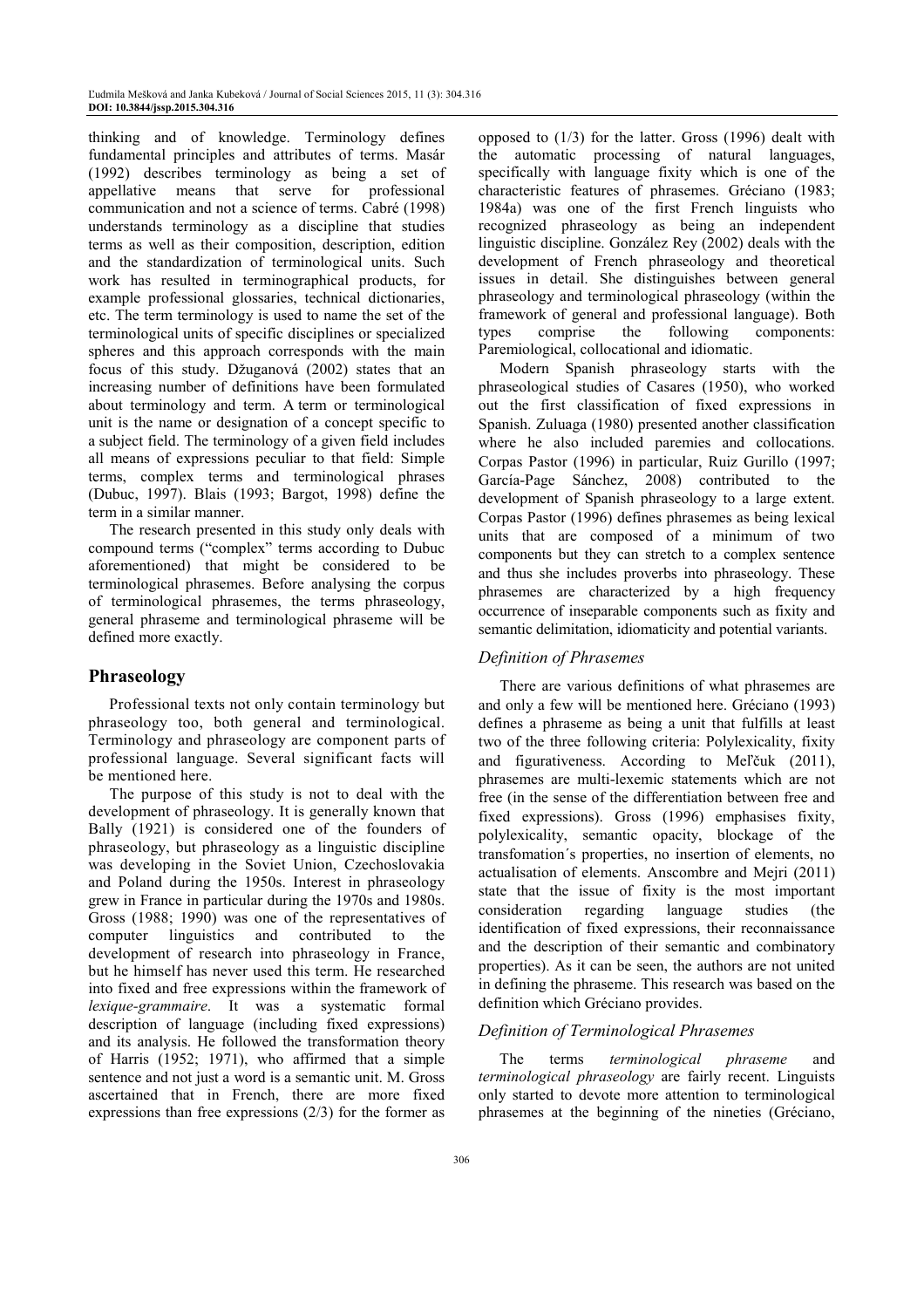1993), although the term terminological phraseme was used by the Slovak linguist Kučerová (1980) as early as 1980. The research into the relationships between phrasemes and compound terms was based on polylexicality and fixity. Phrasemes and compound terms that have the nature of fixed expressions seem to be quite similar. Mlacek (1980) points out the differentiating specific signs of phrasemes and compound terms and mentions the mutual penetration of phrasemes into terminology and terms into phraseology, for example in Slovak (bod mrazu-dospieť do bodu mrazu [*freezing point-to reach the dead end*]). According to Mlacek (1980), phraseology can be based on the re-evaluation of free and fixed expressions of non-phraseological type and not only free expressions, but also non-terminological fixed expressions can become the subject of terminologisation. Both disciplines are considered to be special spheres, but their units do overlap at some points and they even share certain characteristic features.

The presence of terminological metaphors represents another significant opportunity to research the relationship between terminology and phraseology. This phenomenon is a peripheral sphere in terminology, where terminology overlaps with phraseology and idiomatics. According to Čermák (2007), such French expressions as *billet vert* (dollar), *bulle immobilière* (real estate bubble) can be named quasi-phrasemes or quasiidioms. After researching into the overlapping of the main aspects of both disciplines, Čermák (2007) concludes that this phenomenon is very small and only occurs in two aspects, i.e., fixity and nominativeness. Several other authors also devote their attention to terminological phrasemes, for example Mlacek and Ďurčo (1995; Mešková, 1999b; Kubeková, 2010; Strnadová and Škvareninová, 2010; Škvareninová, 2011).

Various definitions of terminological phrasemes can be noticed. Terminological phrasemes (Mešková and Olejárová, 2004) are the combinations of language elements that do not determine a term unequivocally. They are characterised by specific paradigmatic and syntagmatic limits with respect to their structure and function (so-called anomalies) leading to fixity. The semantic opacity of terminological phrasemes can be total or partial. Terminological phrasemes are very often figurative. Rosenbaun Franková (2007) posits that terminological phrasemes comprise a terminological component and one or more non-terminological components, the meaning of which is figurative. Terminological phrasemes differ from general phrasemes: In terminological phrasemes there are terminological components (ex.: Grey market  $=$  market is a terminological component). The presence of a terminological element is a distinctive sign of terminological phraseme.

# **Phraseology and Translation**

Translatology and phraseology are considered to be a young science. Scientific approaches to translations have been developing since the 1970 s. Translatological research pursued various different stages during its history. One of them was the Skopostheorie or skopos theory (Reiß and Vermeer, 1991) according to which a translation is dominated by its skopos which is the Greek word for purpose or function. We can see this approach in the translation of many terminological phrasemes.

The role of the translator has changed throughout the past few decades. The idea of language as being a grammatical system and the register of lexical means is not the most important area any more. Language is now defined as being a tool that functions together with cultural and intercultural competence of the individual. The translator is an intermediary between linguistic and cultural communities (Rakšányová, 2007). The difficulties that translators face while translating into a target language result from the different systems of individual languages and the different cultures of individual nations. Translation demands a cultural transfer and the adjustment of a source text into a target text on a lexical level. Translation not only functions in a linguistic space, but also in a particular cultural space, cultural transfer and thus it obtains a dimension of interculturality. The translators should have a cultural sensibility. They should find cultural conformities, similarities or barriers. Thus, the effectiveness of human communication has been increasing. (Rakšányová, 2007). There are many phrasemes in every language that were clearly formed based on cultural preferences that must be respected (Mogorrón Huerta, 2012). The English terminological phraseme *spaghetti bowl/noodle bowl* is a good example of this phenomenon. It was translated as a calque into Slovak *efekt misy špagiet [effect of the bowl of spaghetti].* It is interesting that the component *spaghetti,* which is typical of Italian culture, is a loan in English, which evokes a metaphor to express the issues that are not linear, but tangled, i.e., complicated. French and Spanish use a different metaphor of the sense "tangle" *maraña de acuerdos/écheveau d'accords* (example 12)*.* 

It is possible to conclude that all these aforementioned examples involve cultural aspects from the point of view of translation and that is why translation and culture are interconnected (Guidère, 2010).

Many authors agree that translators are required to be multi-professional experts (Gromová and Preložníková, 2007). Because it is not enough for them to only be familiar with one sphere of professional life. Language can be considered as being capital that contributes to the development of economic and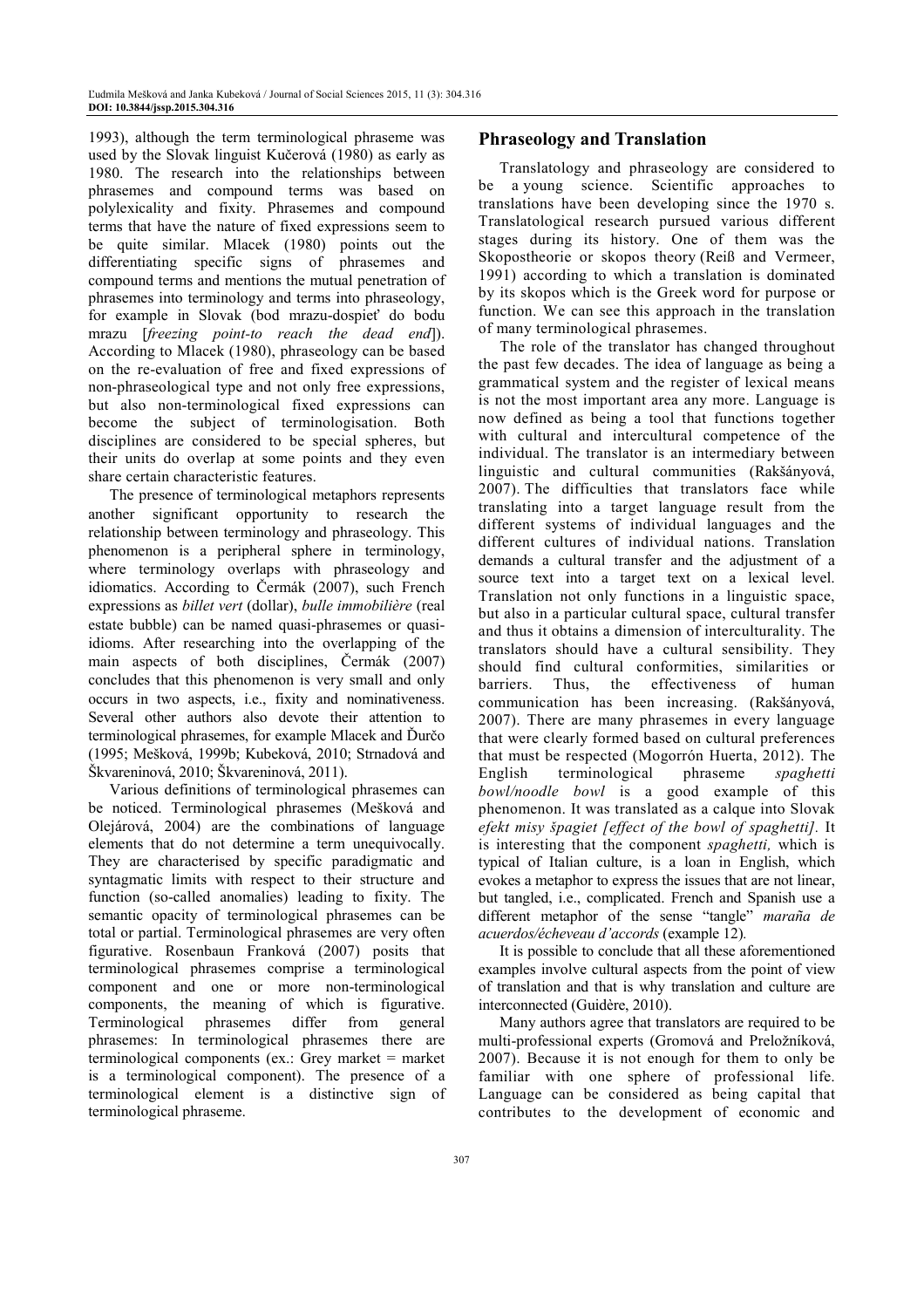cultural life (Challe and Logié, 2006). The richness of language is a strategic element and therefore it is important to effectively prepare translators and managers for real-life situations. Translators of professional language need help from professional practice. This fact also causes difficulties for translators.

It is a well-known fact that lexis is the most dynamic stratum of language and it reflects the social changes and needs of its users (Klincková, 2010). When translating terminological phrasemes, we noticed that many of them were formed based on the development of lexis, the need for equivalents in target languages. The impact of other languages on the target language (Slovak) is apparent, which can be proved by loan translations such as calques.

The problem is that the majority of terminological phrasemes are not registered in bilingual dictionaries at all. Bilingual dictionaries do not always include all the information related to current sociocultural aspects, in particular with respect to loan words, neologisms and so on, which might be a problem for translators. We believe that the results of our research will contribute to this area and enrich such dictionaries.

## **Analysis of Terminological Phrasemes**

This study does not analyse all terminological phrasemes from the field of economy and finance. We primarily devote our attention to those which are frequent in the aforementioned database. A lot of terminological phrasemes from this field have been researched and explained in the previous studies (Mešková and Olejárová, 2004; Mešková, 2007).

Terminological phrasemes in the corpus have been analysed in accordance with their translational equivalents. They have been divided into several groups, depending on whether they are totally identical in the compared languages, partly identical, different, or if the equivalent in the target language and compared languages is the compound term, or a free expression. Several authors deal with the problem of equivalency within the process of translation. Kade (1968) distinguishes four types of equivalency in the professional translation: Total, facultative, approximate and zero. Nida and Taber (1969) maintain that there are two basic types of equivalency: Formal equivalence and dynamic equivalence. Since it is argued dynamic equivalence in translation goes beyond correct communication of information. Jakobson (1959) states that equivalence in difference is the cardinal problem of language as well as the key issue of linguistic. From our point of view it is related to cultural differences of specific nationalities and countries and these differences must be respected. Some phraseologists distinguish between several levels of translational equivalents of

phrasemes, such as total, partial and zero equivalency (Corpas Pastor, 2003; Mogorrón Huerta, 2014)

This analysis of terminological phrasemes is based on the works of the two aforementioned linguists. They will be studied based on their translation equivalences: Be it total, partial, zero or completely different. The colour component equivalents will be examined separately. The translation process reveals the existing differences between the source and the target language, both in terms of structure and the eventual culture gap.

## **Identity of Phraseological Equivalents**

### *Total Identity of Equivalents*

In the first group, no difference of terminological phrasemes is evident, considering their figurativeness. The same metaphor is observed in all of these expressions in the compared languages (Spanish, French, English, Slovak). However, in the Slovak language (1) the synonym *dravé fondy [funds of prey]* is used as well. In the square brackets literal translations of Slovak examples are given in order to highlight the difference or the specificity of the metaphor.

*(1) fondos buitre/fonds vautour/vulture funds/supie fondy, dravie fondy [vulture funds, funds of prey]*  El ministro de Economía apura las negociaciones en el juicio contra los 'fondos buitre' http://economia.elpais.com

Alors qu'ils attendent toujours d'être remboursés par l'Argentine, les fonds vautours ont une raison de se réjouir: la justice américaine vient de leur donner un droit d'accès à des informations concernant les biens de l'Etat argentin à l'étranger. http://www.lesechos.fr

Supie fondy vykupujú hypotéky za miliardy. http://hn.hnonline.sk

President Cristina Fernández de Kirchner has always opposed stumping up to the "holdout" creditors-also dubbed vulture funds. http://www.economist.com

*(2) activos tóxicos/actifs toxiques/toxic assets/toxické aktíva [toxic assets]*

El Gobierno de Mariano Rajoy parece haber descartado la idea de crear un banco malo con financiación estatal que agrupe los activos tóxicos del ladrillo.

http://economia.elpais.com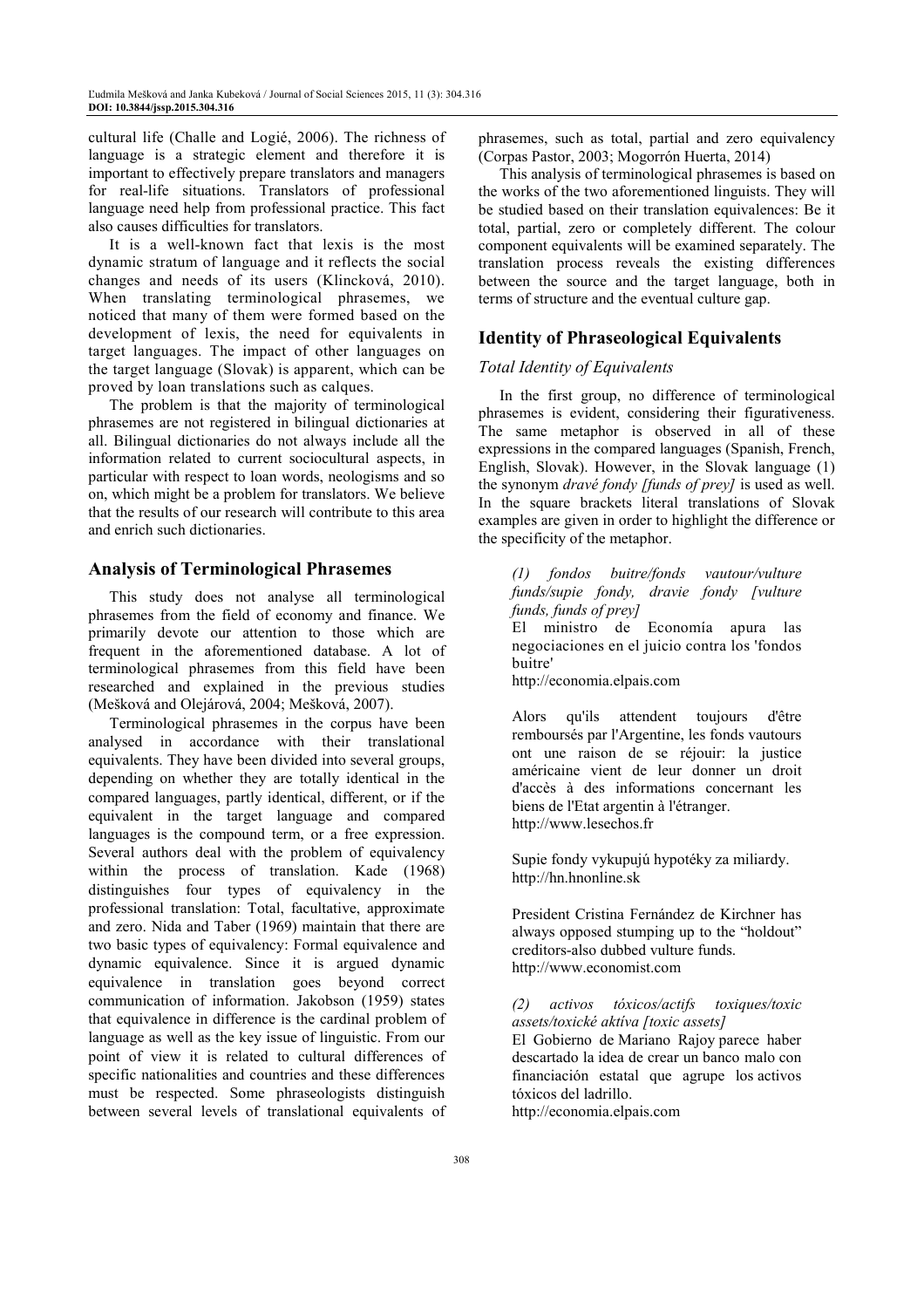les provisions pour litiges et les dépréciations sur ses actifs toxiques... http://www.lesechos.fr

When the American government found itself owning or guaranteeing toxic assets, it turned to Black Rock, which was seen as having more limited conflicts of interest than everyone else concerned, to analyse, value and sell them. http://www.economist.com

Do nej vloží toxické aktíva, informovala v utorok večer belgická tlačová agentúra Belga s odvolaním sa na belgického premiéra Yvesa Leterma a ministra financií Didiera Reyndersa http://finweb.hnonline.sk/

*(3) préstamo ninja/prêt Ninja (The acronym N-I-N-J-A stands for "No income, no job or assets" and refers to mortgages where the borrower does not have to supply verification of their income, job, or assets)/Ninja loan/Ninja úvery* 

This terminological phraseme is complicated for translators unless they are given the proper explanation. However, it may rather evoke the hero from a very famous cartoon.

"Washington, D.C.- El 10 de octubre de 2008 tuvo lugar una ceremonia en la que la Corporación Interamericanade Inversiones (CII) firmó un préstamo Ninja de US\$70 millones, sindicado en Japón, con Mizuho Corporate Bank, Ltd. ("Mizuho") New York Branch. http://www.iic.org

Les prêts aux NINJA se sont alors transformés en bombes à retardement. http://archives.lesechos.fr

Išlo predovšetkým o tzv. NINJA úvery a hypotéky. NINJA je slangová banková skratka v angličtine pre No Income Job No Assets, išlo teda o úvery poskytované bez potvrdenia o prijme, zamestnaní či iných aktivitách, ktorými by bolo možné ručiť. http://spravy.pravda.sk

This happened in the US with teaser mortgages, ninja loans and the rest; it ends in disaster.

http://www.economist.com

*(4) la mano invisible/main invisible/invisible hand/neviditeľná ruka (trhu) [invisible hand (of market)]* 

Asisten impotentes a la mano invisible, que no es tan invisible, que decide sobre la economía real de forma rápida, imprevisible y antidemocrática. http://elpais.com

... des choix rationnels d'un marché de l'investissement, fut-il guidé par une main invisible aux pouvoirs magiques. http://www.lesechos.fr

A little help from the invisible hand http://www.economist.com

Myslím si, že keď nič iné, tak vývoj Slovenska za posledných 20 rokov je toho presvedčivým dôkazom. "Neviditeľná ruka (trhu)" ukázala viac, ako viditeľné výsledky http://style.hnonline.sk.

The same imagery can be observed in all of the researched languages and there is a metaphoric transparency in all of these cases. This means that these types of terminological phrasemes are not problematic for translators.

#### *Partial Identity of Equivalents*

In the case of this terminological phraseme (5) there is no difference between the compared Romance languages (Spanish and French). There is the non-fixed expression *podradné dlhopisy s vysokou mierou rizika [inferior bonds with high level of risk]* in Slovak. On the other hand, the phraseme *dinero rápido* (6) has the same metaphor in Spanish and Slovak. In English, French and Spanish, the same metaphor in the expressions *argent futé, smart money, dinero listo* can be detected*.* In Slovak, the English word *smart* is a loan word and also has other meanings. For example, it indicates a make of car and a type of phone, too:

*(5) bono basura/actifs pourris/junk bonds/podradné dlhopisy s vysokou mierou rizika [inferior bonds with high level of risk]*  Moody's solo salva del bono basura a siete bancos españoles http://economia.elpais.com

La bonne solution, ce n'est pas de s'attaquer aux actifs pourris mais aux banques pourries. .. http://www.lesechos.fr

Junk bonds have historically been less sensitive to interest-rate swings than Treasuries or high-grade corporate debt, because their prices are more closely linked to the credit quality of individual issuers. http://www.economist.com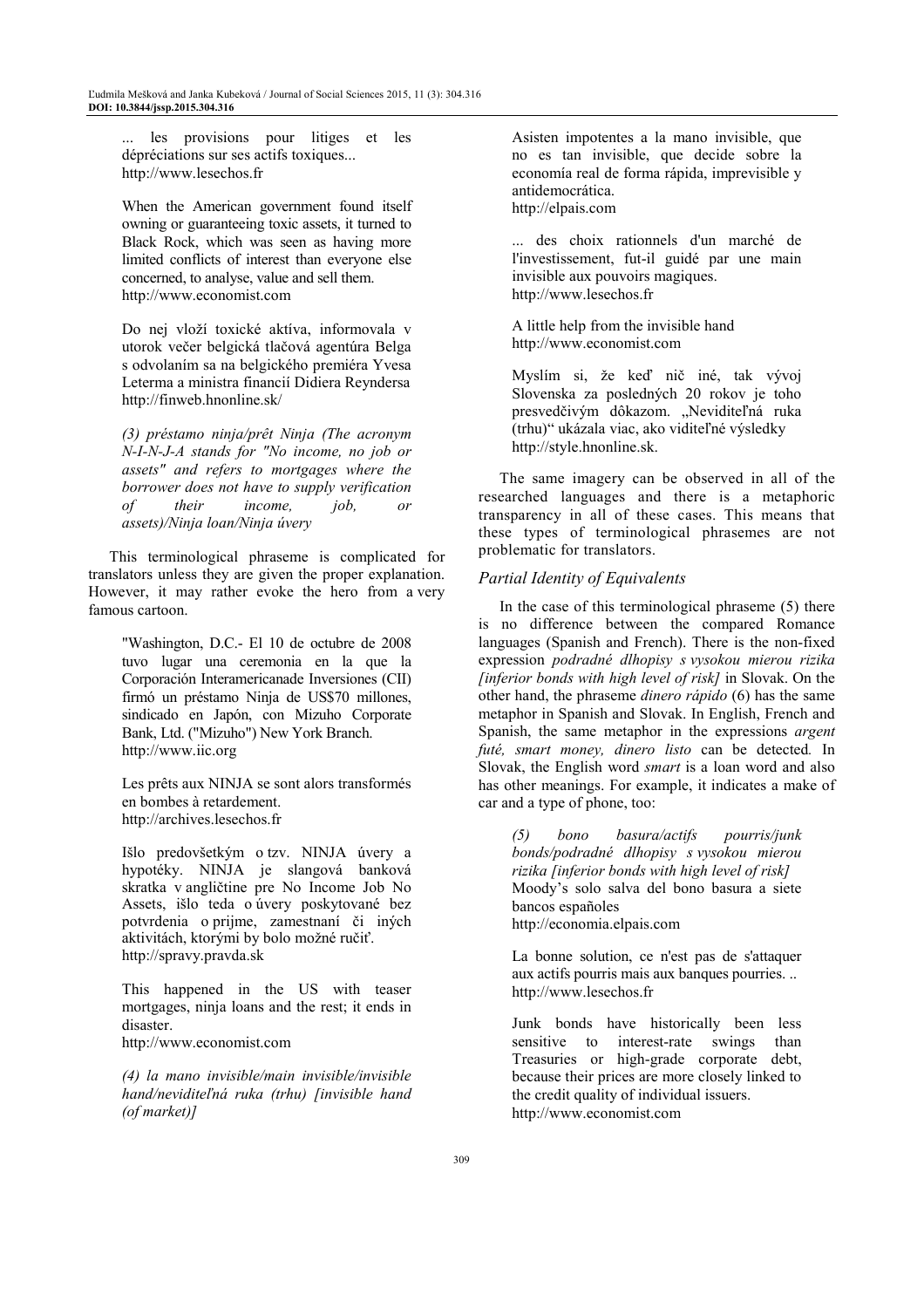Rizikové podradné dlhopisy s vysokým úrokom sa v angličtine nazývajú "junk bonds"("junk", po anglicky "odpad"). Tento status sa týka napríklad cenných papierov Maďarska alebo Grécka. http://www.tyzden.sk

*(6) dinero rápido, dinero listo, dinero inteligente/argent futé/smart Money/rýchle peniaze [quick money]*  El dinero rápido tiene un precio. http://elpais.com

Cette définition sous-entend la suggestion d'une raison pour laquelle il est si difficile de profiter de « l'argent futé » en pariant contre des bulles ...

http://www.latribune.fr

For decades, hedge funds have been portrayed as the smart money, with the power to frighten chief executives and destabilise governments; rich individuals and powerful institutions competed to give them money. http://www.economist.com

Rýchle peniaze pre lokálnu ekonomiku http://www.etrend.sk

This group can be problematic from the point of view of translation (example 6).

## *Identity of Equivalents in the Source Languages, Non-Phraseological Equivalent in the Target Language*

On one hand, the same figurative aspect can be observed in French, Spanish and English and on the other hand this is not considered a terminological phraseme in the target language (Slovak), but it belongs to the professional terms:

 *(7) período de gracia/période de grâce/grace period/prechodné obdobie, obdobie odkladu [transit period, (payment) delay period]*  El Gobierno ha apurado hasta el límite los 30 días de periodo de gracia para lograr un acuerdo. http://economia.elpais.com

Samsung vit la fin de sa période de grâce. Le profit opérationnel du géant coréen a plongé de 60% au 3<sup>e</sup> trimestre. http://www.lesechos.fr

If it does not do so by July 30th, when the grace period on a June 30th interest payment to exchange bondholders expires, Argentina will enter into default for the eighth time in its history. http://www.economist.com

Spracovateľské podniky v potravinárskom priemysle majú do 5. októbra možnosť požiadať o prechodné obdobie na plnenie niektorých stavebno-technických podmienok podľa noriem EÚ. http://hn.hnonline.sk

This group of terminological phrasemes is problematic for translations from Slovak into Spanish, French or English. The elements gracia/grâce/grace have no Slovak equivalent. This could lead to inaccurate translation. Slovak terms such as *prechodné obdobie, obdobie odkladu [transit period, (payment) delay period]* do not immediately call to mind metaphoric Spanish, French or English terminological phrasemes (*período de gracia/période de grâce/grace period)* In such cases dictionaries are of little help to translators.

#### *Zero Equivalency*

In this group the metaphoric phraseme *deuda viva* (8) has only been found in the Spanish language, whilst the compound term occurs in the other compared languages:

*(8) deuda viva/encours de la dette/outstanding debt/nesplatený dlh [unrepaid debt]*  El fondo de rescate bancario y el del pago a proveedores disparan un 39% la deuda viva. http://economia.elpais.com

L'encours de dette augmente, mais son poids s'allège dans les caisses. de l'Etat ! http://www.lesechos.fr

Few investors would be shocked if Argentina defaults; and its outstanding debt under foreign law amounts to only \$29 billion, far less than the \$81 billion it reneged on in 2001. http://www.economist.com

Ku koncu minulého roka predstavoval celkový nesplatený dlh v komerčnom realitnom sektore v Európe 970 miliárd eur. http://reality.etrend.sk/komercne

The metaphoric terminological phraseme *deuda viva* in Spanish is in opposition to the corresponding expressions in the researched languages (compared languages). In French, English and Slovak, there are compound terms (*encours de la dette/outstanding debt/nesplatený dlh [unrepaid debt]*. The same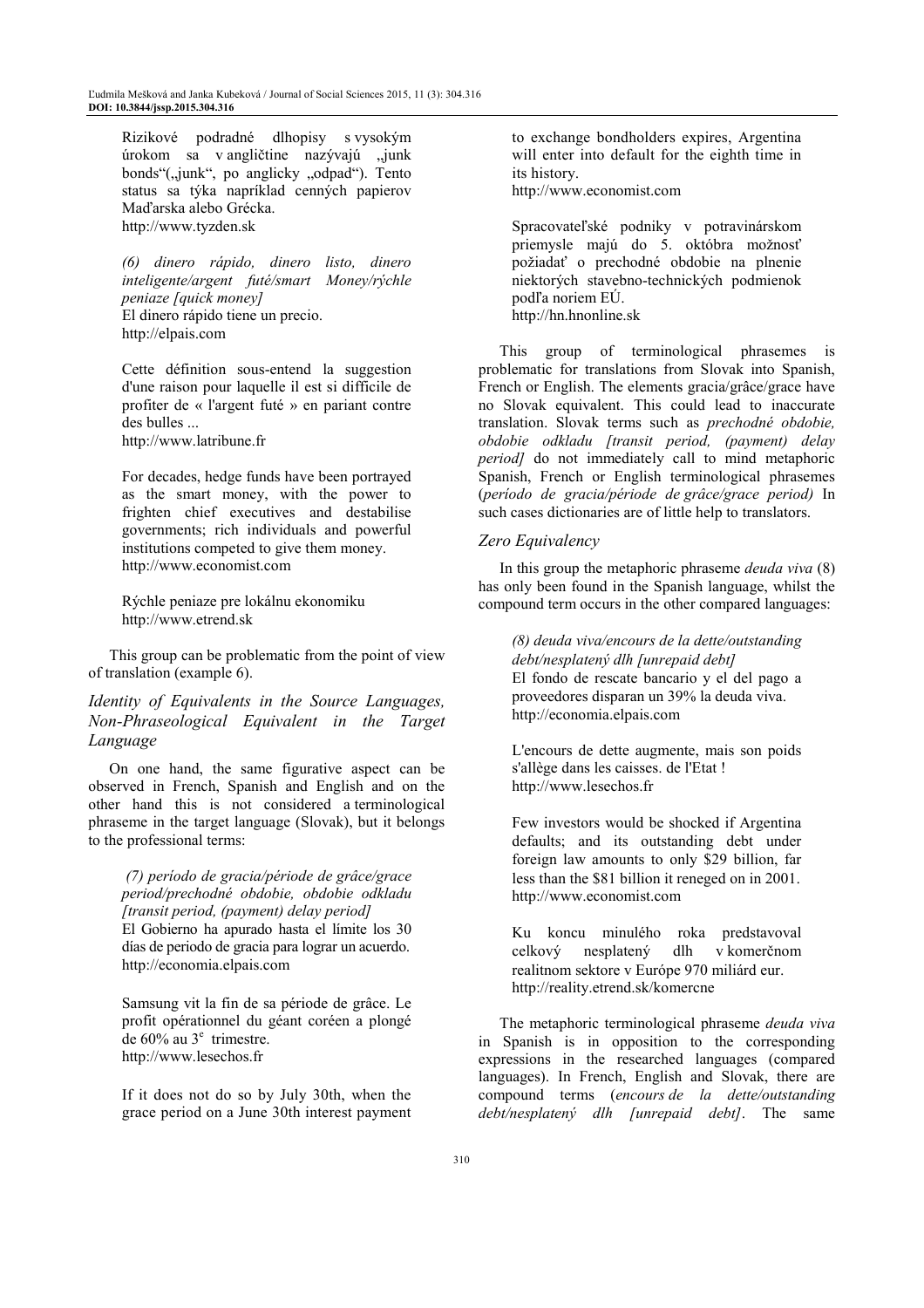translatological difficulties could also occur in the group with the partial identity of equivalents.

#### *Different Equivalents*

In the following cases different metaphors have been detected. The Spanish and French languages are different when it comes to regarding their specific metaphors of the terminological phrasemes. It is supposed that the Slovak fixed expression uses the metaphor that is the same in the English language, which is obvious in the case of loan translations (example 9). The Spanish language uses the metaphor of a component *colchón [mattress]* and French has a less expressive component *volant* = *éventail [fan].* In the expression (10), the Spanish, English and Slovak languages use the same metaphor, whereas the French language uses the metaphor of the snake, but the adjective *monétaire*  replaces the component *tunnel.* In the example (11) a significant difference in figurativeness is observed. In Spanish and French the same metaphor is applied. However, English is different, while it applies the symbol of the word massage, which substitutes the component *maquillage* [make up]. No phraseological equivalent exists in Slovak *kozmetické úpravy [cosmetic´s lifting]:* 

*(9) colchón de capital/volant de capitaux/capital buffer/kapitálový nárazník [capital buffer]* 

La nueva ley regula los cinco colchones de capital que se podrán exigir a los bancos. http://economia.elpais.com

Un tel volant de capitaux serait nécessaire pour obtenir un ratio de fonds propres durs (Core Tier 1) de 8%, a déclaré ce lundi Dirk Jäger, responsable de la supervision et des normes comptables à la Fédération allemande des banques privées (BdB). http://www.lesechos.fr

The European Commission has proposed compelling money funds to have a predefined capital buffer. http://www.economist.com

... globálne dozorné orgány požadujú, aby mali finančné ústavy vyššie a kvalitnejšie kapitálové nárazníky. http://www.finance.sk

*(10) serpiente en el túnel/serpent monétaire/snake in the tunnel/had v tuneli [snake in the tunnel]* 

Durante los últimos siete días la serpiente europea se ha visto sometida a fuertes presiones por el marcado incremento de la demanda del marco alemán, lo que ha producido considerables descensos del dólar. http://elpais.com

Dans l'immédiat, la France pourrait proposer une voie pour y arriver. ... les pays européens décidèrent, avec le Serpent monétaire européen, ... http://www.lesechos.fr

Undeterred, Europe soon introduced a system to tie currencies to the D-mark, dubbed the "snake in the tunnel". http://www.economist.com

V boji s volatilitou menových kurzov po rozpade Brettonwoodského menového systému bol vytvorený tzv. had v tuneli. http://finweb.hnonline.sk

*(11) maquillaje de las cifras/maquillage des chiffres/massage the numbers/kozmetické úpravy [cosmetic´s lifting]*

Antes de hablar de dudas y maquillajes de las cifras es necesario distinguir entre los conceptos contables de caja, cuando se comparan los ingresos recaudados y gastos pagados, y el criterio de devengo, que cuantifica e incluye los derechos de cobro y las obligaciones de pago, criterio que es el utilizado en Contabilidad Nacional y en las normas europeas. http://economia.elpais.com

Bernard Accoyer (UMP): "Il y a un maquillage des chiffres sur le chômage" ... Julien Dray, vice-président PS de la région Ile-de-France, était ... http://www.videos.lesechos.fr

This is not a subtle attempt to massage the numbers. http://www.economist.com

Nemecko si vynútilo kozmetické úpravy správy OECD http://hn.hnonline.sk

*(12) maraña de acuerdos/écheveau d'accords/spaghetti bowl effect/efekt misky špagiet [effect of the bowl of spaghetti]* 

This terminological phraseme is the most figurative in English language. In Spanish and French, there is an idea of tangled mess: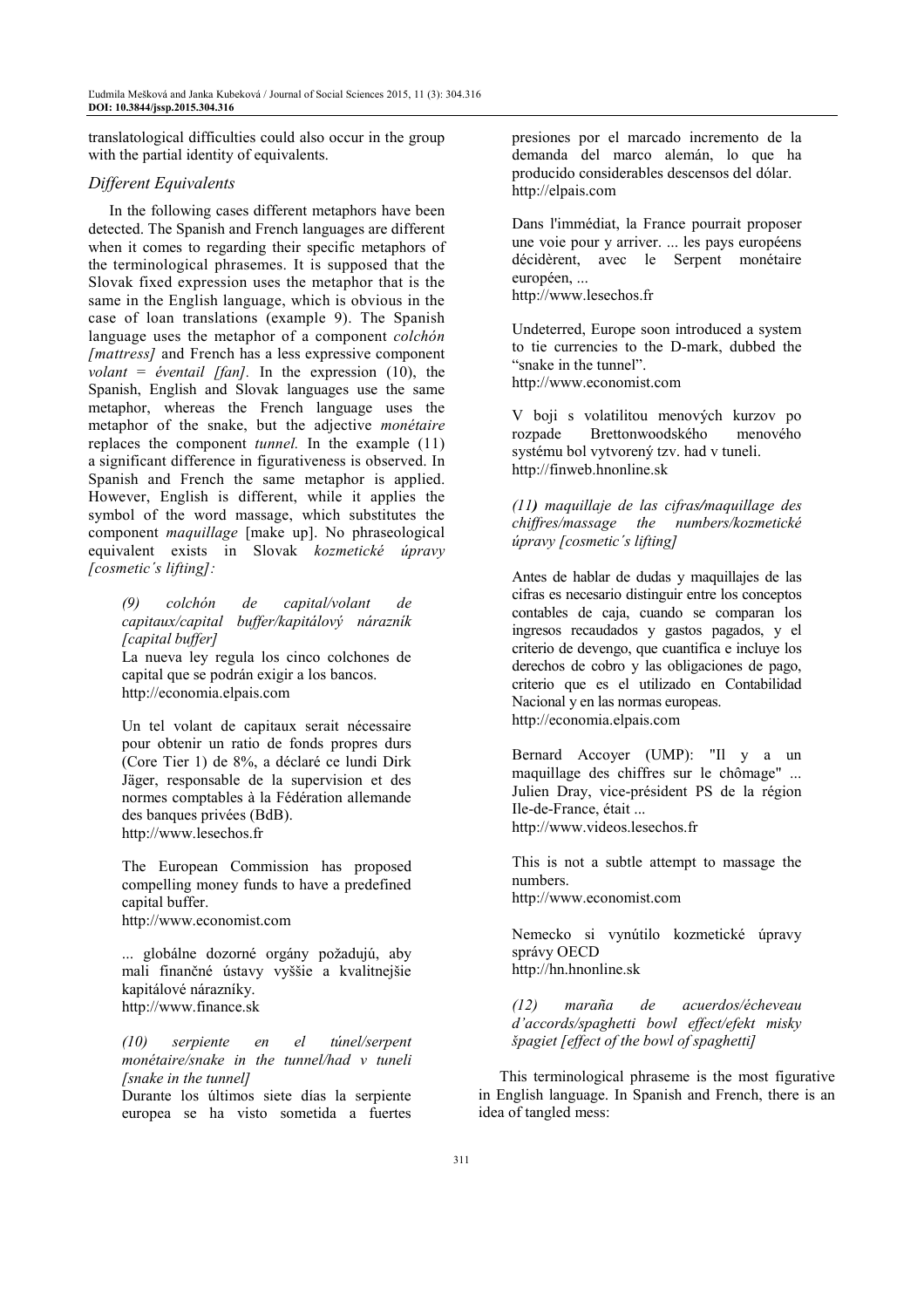Sin embargo, actividades aparentemente cotidianas para muchos de los actores, requieren de una diversidad de acuerdos y tratados, coordinaciones y complementariedades de los países, que aún con la maraña de acuerdos que hay en América Latina no tenemos del todo solucionadas. http://www.economiacritica.com

...et surtout dans les effets que cet écheveau d'accords peut avoir sur les petits pays […] www.fondation-res-publica.org

The spaghetti bowl effect refers to a problem of Free Trade Agreements (FTAs) with rules of origin that designate which country a product comes from. http://english.caixin.com

Množstvo rôznych dohôd (tzv. "misa špagiet") spôsobuje zvyšovanie nákladov transakcií pre národné hospodárstva a podniky, pretože musia dodržiavať značne odlišné súbory pravidiel. www.europarl.europa.eu

Because certain corresponding phrasemes in the researched languages are different, this also leads to a difference in the imagery that they communicate. These differences can indeed complicate the process of translation.

#### *Equivalents with Colour Component*

Terminological phrasemes in which one of the components is expressed by a colour, form a specific group. The symbolism of colours is quite often similar in the compared languages and their cultures, since it does not always coincide. Although the total equivalency is evident, they have been registered in this group:

*(13) cisne negro/cygne noir/black swan /čierna labuť [black swan] (Black Swan is an event or occurrence that deviates beyond what is normally expected of a situation and that would be extremely difficult to predict. This term was popularized by Nassim Nicholas Taleb, a finance professor and former Wall*  **Street** trader. *http://www.investopedia.com/terms/b/blackswa n.asp)* 

This term is the same in all of the researched languages. It is a loan translation. The term *black swan* is also applied in the case of 11 September 2001:

Nassim Taleb [matemático y financiero libanés] escribió sobre la teoría del cisne negro, que está siempre a la vuelta de la esquina.

http://economia.elpais.com/economia/2014/06 /19/actualidad/1403190330\_584111.html

Investisseurs, un nouveau catalyseur de leur crainte obsessionnelle d'un cygne noir…. http://lesechospedia.lesechos.fr

Teória čiernej labute, ktorá vysvetľuje, prečo vznikajú burzové krachy a prečo môžu mať oveľa ničivejšiu silu ako by ktokoľvek čakal. http://finweb.hnonline.sk

This was not a black swan or a fat tail, it was betting on something everyone knew was a bubble and taking so much leverage on this bet that when the bubble popped insolvency was assured. http://www.economist.com

The black colour (Mollard-Desfour, 2005) has a positive connotation, (in English and Slovak), especially in the field of accounting, as the profit in financial records is written in black, because the black colour represents profit in financial records. *To be in the black*/*être dans le vert*/*byť v čiernych číslach*, *byť v pluse* [to be in the black numbers/to be in plus]. In the Slovak language the expression *to be in plus* is much more common. In this case, the French language uses the colour green, which indicates the positive financial result of a company.

Another case of a positive connotation might be seen in the expressions such as *Viernes Negro/Vendredi Noir/Black Friday (In the United States, the day after Thanksgiving. Black Friday is considered the first day of the Christmas shopping season each year. It is noted for discounts and special offers on retail goods)/čierny piatok*. But on the other hand, this colour can have a negative connotation, for example *Black Monday*  (Refers to October 19, 1987, when the Dow Jones Industrial Average fell 508 points on the heels of sharp drops the previous week. On Monday, October 27, 1997, the Dow dropped 554 points. While the point drop set a new record, the percentage decline was substantially less than in 1987)/*lunes negro/lundi noir/čierny pondelok [Black Monday]:*

#### *(14) zona gris/zone grise/grey area/šedá zona [grey zone]*

Es más, hay claros indicios de que Berlín y sus aliados impondrán duras condiciones si el Gobierno de Rajoy sale de la zona gris en la que se ha atrincherado y solicita una ayuda que parece inevitable. http://internacional.elpais.com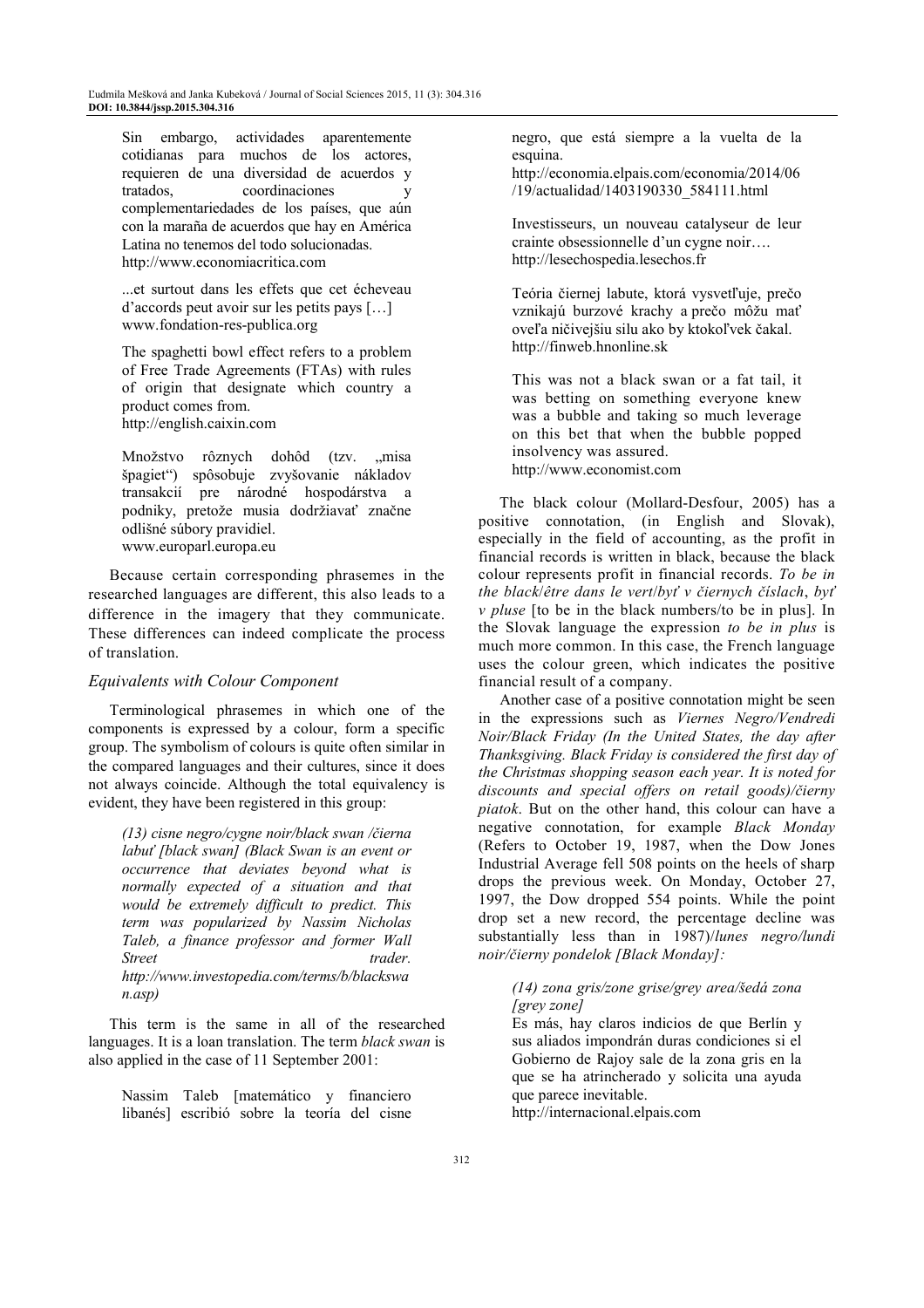Après l'annexion de la Crimée par la Fédération de Russie, le maître du Kremlin est sur le point de créer une enclave prorusse dans les régions sud-est de son voisin, hors de contrôle de Kiev depuis l'échec de l'opération militaire visant à enrayer la poussée séparatiste téléguidée par Moscou. Cette nouvelle zone grise en pleine Europe, similaire à la région russophone de Transnistrie en Moldavie, a des contours géographiques flous. http://www.lesechos.fr

Šedá zóna existuje z hľadiska právnej regulácie, z hľadiska reálneho fungovania systému, ale aj z hľadiska vzťahov medzi nimi. http://blog.etrend.sk

An international grey area http://www.economist.com *(15) brotes verdes/pousses vertes/green shoots/zelené výhonky, prvé výhonky, prvé náznaky [green shoots, first shoots, first signs]* 

Green is considered to be the colour of peace, hope, etc. This symbology is also applied in the phraseme *green shoots*, which is used in the field of economy to indicate the first signs of the economic upturn in the period of the economy in decline. The Slovak equivalent *zelené výhonky [green shoots*] is the loan translation which is used very rarely. Equivalents *prvé výhonky, prvé náznaky [first shoots, first signs]* have occurred more frequently to indicate an economic recovery:

La fragilidad de los brotes verdes, se les llame como se les llame, es otra de las enseñanzas repetitivas de esta crisis. http://economia.elpais.com

Indicateurs avancés et "pousses vertes": Un peu d'humour dans un monde où la mesure est la règle http://archives.lesechos.fr

Ceux qui guettent les fameuses pousses vertes (« green shots ») annonçant une sortie de crise prochaine aux Etats-Unis seront sans doute refroidis par les chiffres du chômage publiés hier. http://www.lesechos.fr

Ben Bernanke, the Federal Reserve chairman, said on CBS's "60 Minutes" that he is seeing "green shoots" showing up in the economic landscape, "as some confidence begins to come back."

http://roomfordebate.blogs.nytimes.com

Keď teraz zvädli zelené výhonky zotavenia, rozprúdila sa debata o fiškálnom stimule s ešte väčšou intenzitou. http://komentare.hnonline.sk

The research shows that there is a wide range of phrasemes designating colour, such as *gray market/mercado gris/marché gris/šedý trh*; *gray economy/economía* gris/économie<br>ekonomika; black money/dinero *ekonomika; black money/dinero negro/argent noir/čierne peniaze; black economy/economía negra/économie noire/čierna ekonomika*; *black market/mercado negro/marché noir/čierny trh.*

In general, these terminological phrasemes do not cause any serious problems within the process of translation and that is why this study does not consider them in any great detail. However, when the symbolism of colours is not the same in the researched languages, it can be difficult to find a relevant equivalent in Slovak (e.g., French terminological phraseme *être dans le vert = byť v čiernych číslach [to be in the black numbers]*. French uses the colour green which has a positive connotation in this language, whereas Slovak opts for the colour black which also has a positive connotation. The usage of colours in different languages is not the same and this aspect poses a definite challenge for translators.

#### **Conclusion**

This research demonstrates terminological phrasemes of three source languages (English, French and Spanish) and their translation into one target language (which is Slovak in this case). In order to understand the correct use of terminological phrasemes between them. The vocabulary of terminological phrasemes is also enriched by means of neologisms. In most cases, calques appear in all four of these compared languages, usually from English (compare for example *cisne negro/cygne noir/black swan/čierna labuť [black swan]*)*,* that are not very problematic for translators. According to the authors Mlacek *et al*. (2009), phrasemes in Slovak are mostly formed from loans and calques from other languages, which our research proves. In many cases, translators should pay attention to different translators should pay attention to different understandings of various phenomena in individual cultures. For example, there are differences resulting from positive and negative connotation with respect to black and red colours. In some cases, the metaphoric component of these terminological phrasemes is different. It is not always easy for Slovak translators to find an adequate equivalent. Here, cultural differences manifest themselves.

It might be concluded that the same imagery is manifested in the researched Romance languages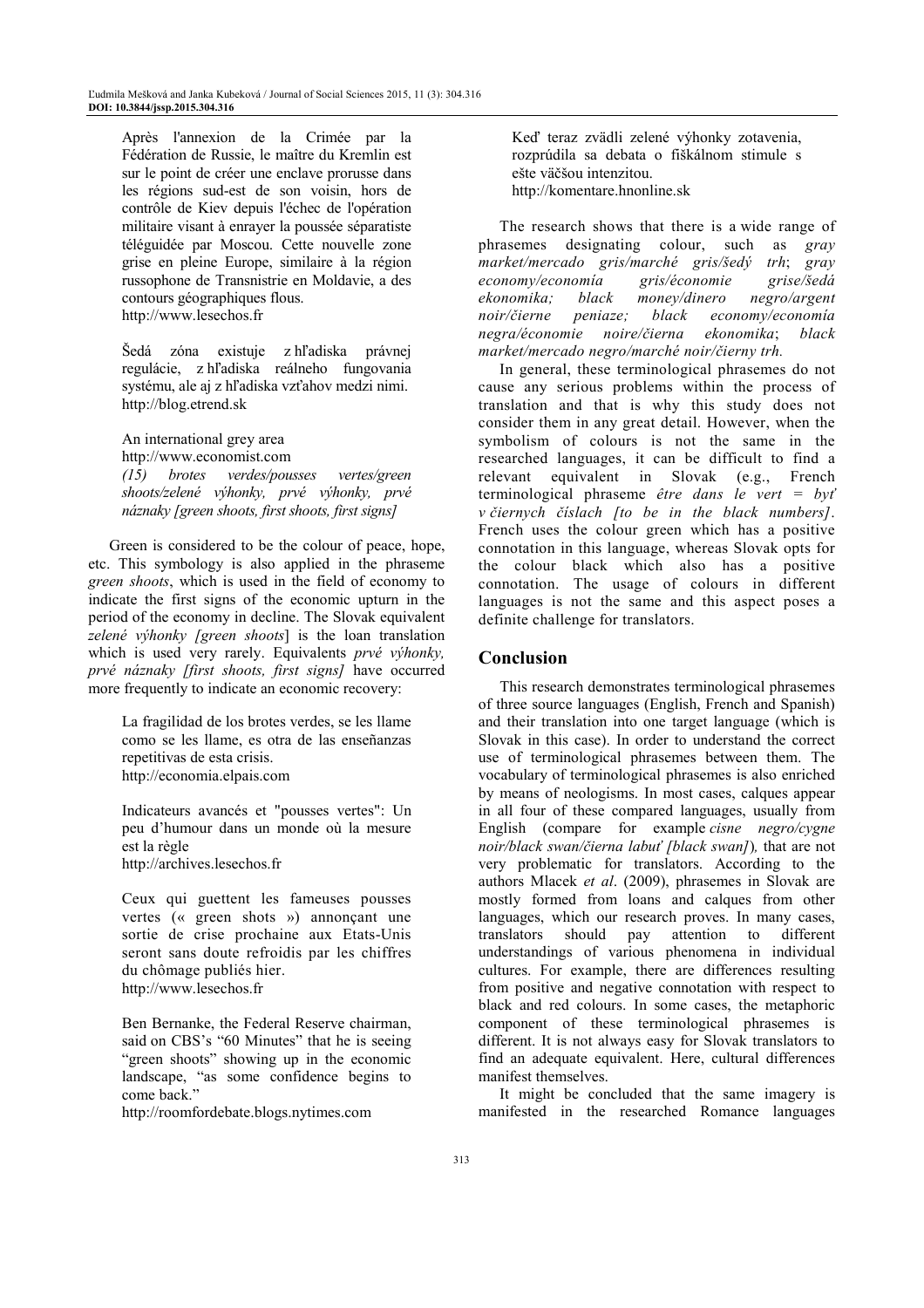(Spanish, French) in many cases. English often had different expressions to the researched Romance languages. Most of the free expressions and calques that we researched occurred in Slovak.

In our opinion and with respect to teaching professional language (students of economics or translatology), more attention should be paid to the acquisition of terminological phrasemes and phrasemes in general. The cognitive approach of teaching contributes to developing the skills and competencies of students in this area. Students, future translators and professional translators should always consider the target language culture when translating. We come to the conclusion that translators should always employ a creative approach. The creativity in finding solutions to these linguistic challenges in different languages is what makes the work of translators interesting and rewarding.

## **Author's Contributions**

Both authors equally contributed to this work.

# **Ethics**

This article is original and contains unpublished material. The corresponding author confirms that all of the other authors have read and approved the manuscript and no ethical issues involved.

#### **References**

- IMF, 2014. International Monetary Fund, IMF Terminology. A Multilingual Directory, IMF Glossary Web. https://www.imf.org/external/np/ term /esl/pdf/glossarys.pdf (Accessed on September 25, 2011)
- Anscombre, J.C. and S. Mejri, 2011. Le figement ling uistique: La Parole entravée. 1st Edn., Honoré Champion, ISBN-10: 2745321870.
- Bally, C., 1921. Traité de stylistique française. Heidelberg.
- Bargot, N., 1998. Langage de spécialité et construction de thesaurus. Revue Française de Linguistique Appliqué, 3: 71-97.
- Blais, E., 1993. Le phraséologisme. Une hypothèse de travail. Terminologies nouvelles 10.
- Cabré, M.T., 1999. Terminology: Theory, Methods and Applications. 1st Edn., John Benjamins Publishing, Amsterdam ISBN-10: 9027216347, pp: 247.
- Casares, J., 1950. Introducción a la lexicografía moderna. 1st Edn., Revista de Filología Española, Madrid.
- Corpas Pastor, G., 1996. Manual de fraseología española. 1st Edn., Gredos, Madrid, ISBN-13: 9788424918293, pp: 337.
- Corpas Pastor, G., 2003. Diez años de Investigación en fraseología: Análisis sintáctico-semánticos, contrastivos y traductológicos. Vervuert, Madrid, ISBN-10: 84-8489-088-0, pp: 326.
- Čermák, F., 2007. Frazeologie a idiomatika česká a obecná. 1st Edn., Karolínum, Praha, ISBN-10: 9788024613710, pp: 718.
- Dubuc, R., 1997. Terminology: A Practical Approach*,*  adapted by Elaine Kennedy. Quebec, Linguatech, ISBN-10: 978-2-920342-30-9, pp: 196.
- Džuganová, B., 2002. Terminológia ako vedná disciplína. Kultúra slova, 36: 129-139. http://arl4.library.sk/arl-sllk/sk/detail-sllk\_un\_cat-0094999-Terminologia-ako-vedna-disciplina/
- Ettinger, S., 1998. Einige Überlegungen zur Phraseodidaktik. En: Europhras 95: Europäische Phraseologie im Vergleich: Gemeinsames erbe und kulturelle Vielfalt (Studien zur Phraseologie und parömiologie, 15), Eismann, W. (Ed.), Universitätservlag Dr. N. Brockmeyer, Bochum, ISBN-10: 3-8196-0567-3, pp: 201-217.
- Fillmore, C. J., P. Kay and M. C. O'Connor, 1988. Regularity and idiomaticity in grammatical constructions: The case of let alone. Language, 64: 501-538. http://www.jstor.org/discover/10.2307/414531?uid=

2&uid=4&sid=21106420654861

- Fillmore, C. J. and P. Kay, 1996. Construction Grammar. University of California at Berkeley, Department of linguistics.
- Galisson, R., 1984. Les Expressions Imagées. 1st Edn., Clé International, Paris, pp: 64.
- García-Page Sánchez, M., 2008. Introducción a la fraseología española: Estudio de las locuciones. 1st Edn., Anthropos, Barcelona, ISBN-13: 9788476588673, pp: 527.
- González Rey, I., 2002. La Phraséologie du français. 1st Edn., Universitaires du Mirail, Toulouse, ISBN-10: 2858165858, pp: 268.
- González Rey, M.I., 2005. L'espace réservé à la phraséologie dans la didactique du F.L.E. En: Espacio y Texto en la Cultura Francesa. Espace et Texte dans la Culture Française, Tomo III, El espacio en la lingüística y la traducción francesas, Ramos, Á.S. (Ed.), Universidad de Alicante, Alicante, ISBN-10: 84-7908-791, pp: 1421-1439.
- González Rey, M.I., 2010. La Phraséodidactique en action: Les expressions figées comme objet d'enseignement, La Clé des Langues. 1st Edn., ENS LSH/DGESCO, Lyon.
- González Rey, M.I., 2011. La Phraséodidactique du français, un siècle de vie: De Charles Bally à aujourd'hui. En: Multi-lingual Phraseography: Translation and Learning Applications. Bertrán, A.P., L.L. Nadal y J.M.P. Bretaña (Eds.), Schneider Verlag, Baltmannsweiler, ISBN-10: 9783834009470.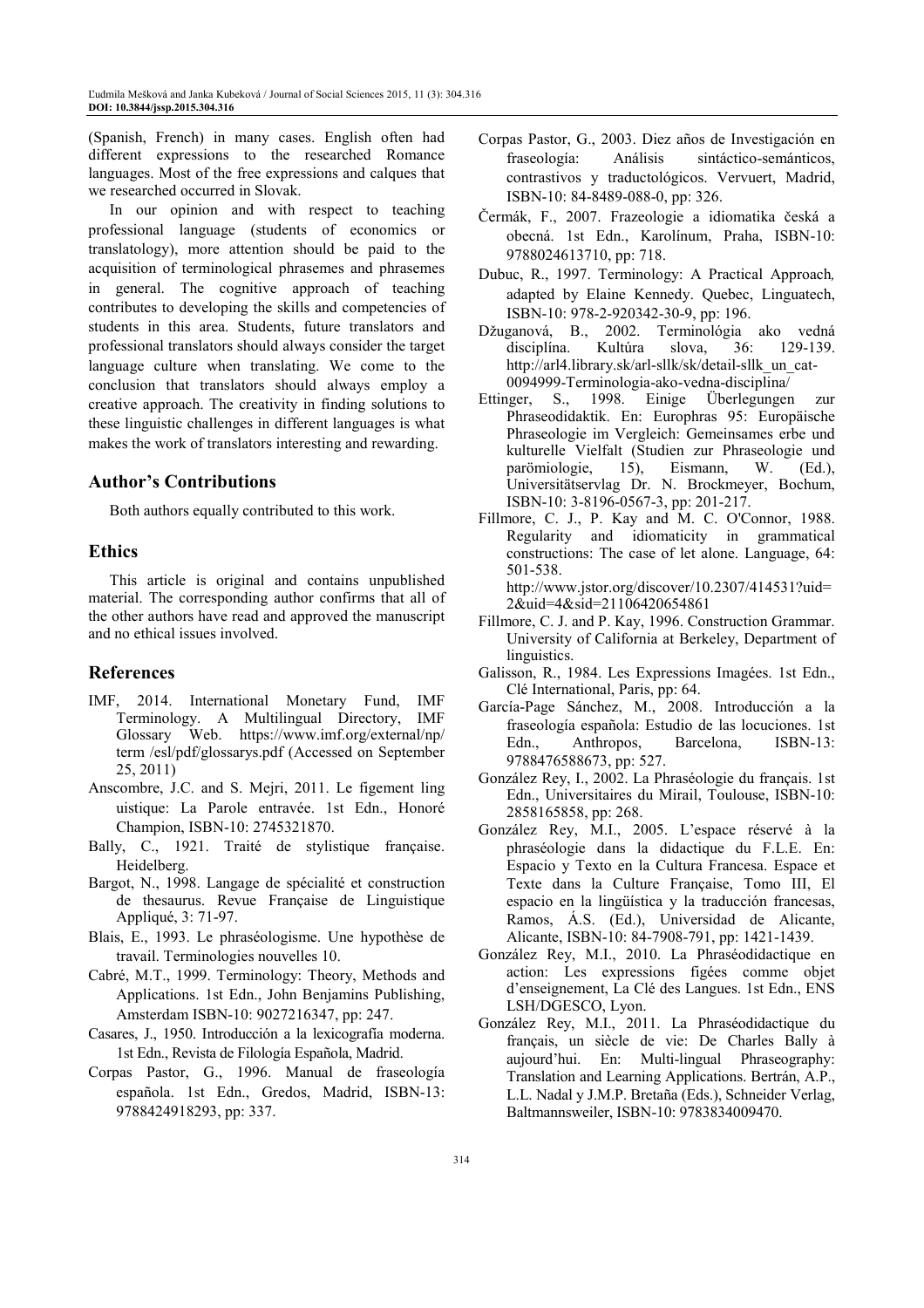- González Rey, M.I., 2012. De la didáctica de la fraseología a la fraseodidáctica. Paremia, 21: 67-84. http://dialnet.unirioja.es/servlet/articulo?codigo=443 4556
- Gréciano, G., 1983. L'irréductibilité de L'expression idiomatique vivante sa paraphrase: Indice de la pluralité de ses dimensions sémantiques et de l'appel¸ une étude pragmatique de son contenu. Recherches Linguistiques X, Paris.
- Gréciano, G., 1984a. A propos de la délimitation de l'idiome. Verbum, 1: 63-79.
- Gréciano, G., 1984b. Pour un apprentissage des unités phraséologiques. Nouveaux Cahiers d'Allemand, 2: 95-113.
- Gréciano, G., 1993. Vers une modélisation phraséologique: Acquis et projets d'EUROPHRAS. Terminol. Nouvelles, 10: 16-22.
- Gromová, E. and S. Preložníková, 2007. Prítomnosť a budúcnosť vyučovania prekladu v kontexte meniaceho sa trhu práce. Preklad a kultúra 2.
- Gross, G., 1996. Les Expressions figées en français: noms composés et autres locutions. 1st Edn., Ophrys, Paris, ISBN: 2708007890, pp: 161.
- Gross, M., 1988. Les limites de la phrase figée. Langages 90: 7-22.
- Gross, M., 1990. Sur la notion harissienne de transformation et son application au francais. Langages, 99: 39-56.
- Guidère, M., 2010. Introduction à la traductologie. 2nd Edn., De Boeck, Bruxelles, ISBN-10: 9782804130589, pp: 176.
- Harris, Z.S., 1952. Discourse Analysis. 1st Edn., The Waverly Press, Baltimore.
- Harris, Z.S., 1971. Structures Mathématiques du Language. 1st Edn., C. Fuchs, Dunod, Paris, ISSN-10: 11684364, pp: 248.
- Challe, O. and B. Logié, 2006. Marques françaises et langage. 1st Edn., Economica, Paris, ISBN-10: 2717851925, pp: 138.
- Jakobson, R., 1959. On Linguistic Aspects of Translation. R. A. Brower (ed.), On Translation. Cambridge Mass.: Harvard University Press. 232- 239.
- Jurčacková, Z., 2002. Terminológia: Základné zásady, metódy a ich aplikácia. 1st Edn., Centrum vedecko-technických informácií SR, ISBN-10: 8085165856, pp: 72.
- Kade, O., 1968. Zufall und Gesetzmäßigkeit in der Übersetzung. 1st Edn., VEB Enzyklopädie, Leipzig, ISBN-10: 174399330, pp: 128.
- Kay, P. and C. J. Fillmore, 1999. Grammatical constructions and linguistic generalizations. The what's X doing Y? Construction. Language, 75: 1-33. http://eric.ed.gov/?id=ej586021
- Klincková, J., 2010. Konkurencia a kooperácia lexikálnych prostriedkov v profesijnej komunikácii. 1st Edn., Veda vydavateľstvo SAV, Bratislava, ISBN-10: 9788022411073
- Kubeková, J., 2010. Frazeológia v ekonomických periodikách. PhD Thesis, Univerzita Komenského, Bratislava, Slovakia.
- Kučerová, E., 1980. Niekoľko poznámok k preložiteľnosti/nepreložiteľnosti frazeologických jednotiek. Bratislava, ISSN-10: 0448-9241.
- Kühn, P., 1987. Deutsch als Fremds prache im phraseodidaktischen Dornröschenschlaf. Vorschläge für eine Neukonzeption phraseodidaktischer Hilfsmittel. Fremdsprachen Lehren und Lernen, 16: 62-79.
- Lakoff, G., 1977. Linguistic Gestalts. Proceedings of the 13th Regional Meeting, Chicago Linguistic Society, Apr. 14-16, Chicago Linguistic Society, University of Chicago, Chicago, Illinois, pp: 236-287.
- Lerat, P., 1995. Les langues spécialisées. 1st Edn., Presses Universitaires de France, Paris, ISBN-10: 2130466028, pp: 208
- Masár, I., 1992. Systémovosť ako integrálna vlastnosť terminológie. Kultúra slova, 26: 129-138.
- Meľčuk, I., 2011. Tout ce que nous voulions savoir sur les phrasèmes, mais… Observatoire de linguistique Sens-Texte, Université de Montréal.
- Mešková, Ľ., 1999a. Deux langues différentes-deux structures différentes? Théorie linguistique et applications informatiques. Actes du 16<sup>e</sup> Colloque européen sur la grammaire et le lexique compares, Sept. 24-27, Peeters, Louvain-la-Neuve, pp: 133-142.
- Mešková, Ľ. and M. Olejárová, 2004. Les Phrasèmes spécialisés du domaine de la finance. Phraseologie und Parömiologie band 15, Phraseologismen als Gegenstand sprach-und kulturwissenschaftlicher Forschung. Baltmannsweiler Schneider Verlag Hohengehren, ISBN-10: 3896768808, pp: 335.
- Mešková, Ľ., 1999b. La Phraséologie et la terminologie dans les textes économiques. Acta linguistica 3, Ekonomická fakulta UMB, Banská Bystrica, ISBN-10: 8080553327, pp: 58.
- Mešková, Ľ., 2007. Les aspects phraséologiques de la terminonologie en marketing. In: Langue, discours et société. Allemagne, Autriche, Pays-Bas, 5-6. Langue, économie, entreprise, le travail des mots. Presses Sorbonne Nouvelle, Paris, ISBN-10: 9782878543834, pp: 475-484.
- Mlacek, J., D. Baláková and V. Kováčová, 2009. Vývin súčasnej frazeológie: východiská, podoby, uplatňovanie, akceptácia. Ružomberok. ISBN: 9788080845193, pp. 221.